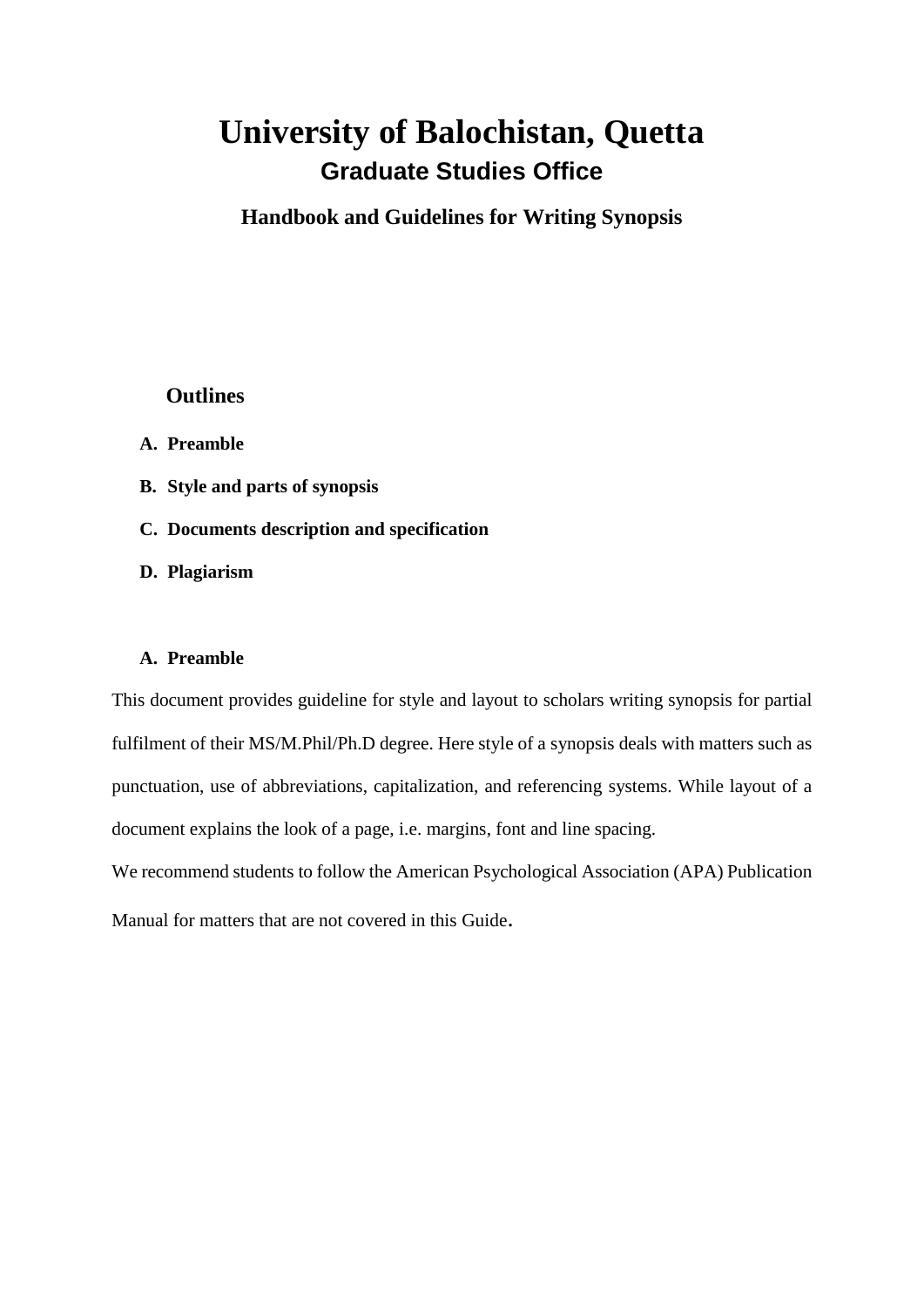## **B. Style and parts of synopsis**

## **1. Style**

The synopsis documentation should be written clear and concise, and use following specifications.

- 2. Paper size: A4 (8.27" x 11.69).
- 3. Font style: Times New Roman.
- 4. Font Size: 12pt normal for writing in English and 16pt normal for writing in Urdu.
- 5. All Headings: 12pt bold for writing in English and 16pt bold for writing in Urdu.
- 6. Line Spacing: double space.
- 7. Margins: Left: 1.5 in, Right: 1in, Top: 1 in, Bottom: 1 in.
- 8. Include a **page header,** insert page numbers flush right, in page header

## 9. **Parts of a Synopsis**

MS/M.Phil/Ph.D synopsis should consist of following parts:

- i. Title Page
- ii. Table of Contents
- iii. List of Tables
- iv. List of Figures
- v. List of Abbreviations
- vi. Main Text Body
- vii. References
- viii. Appendices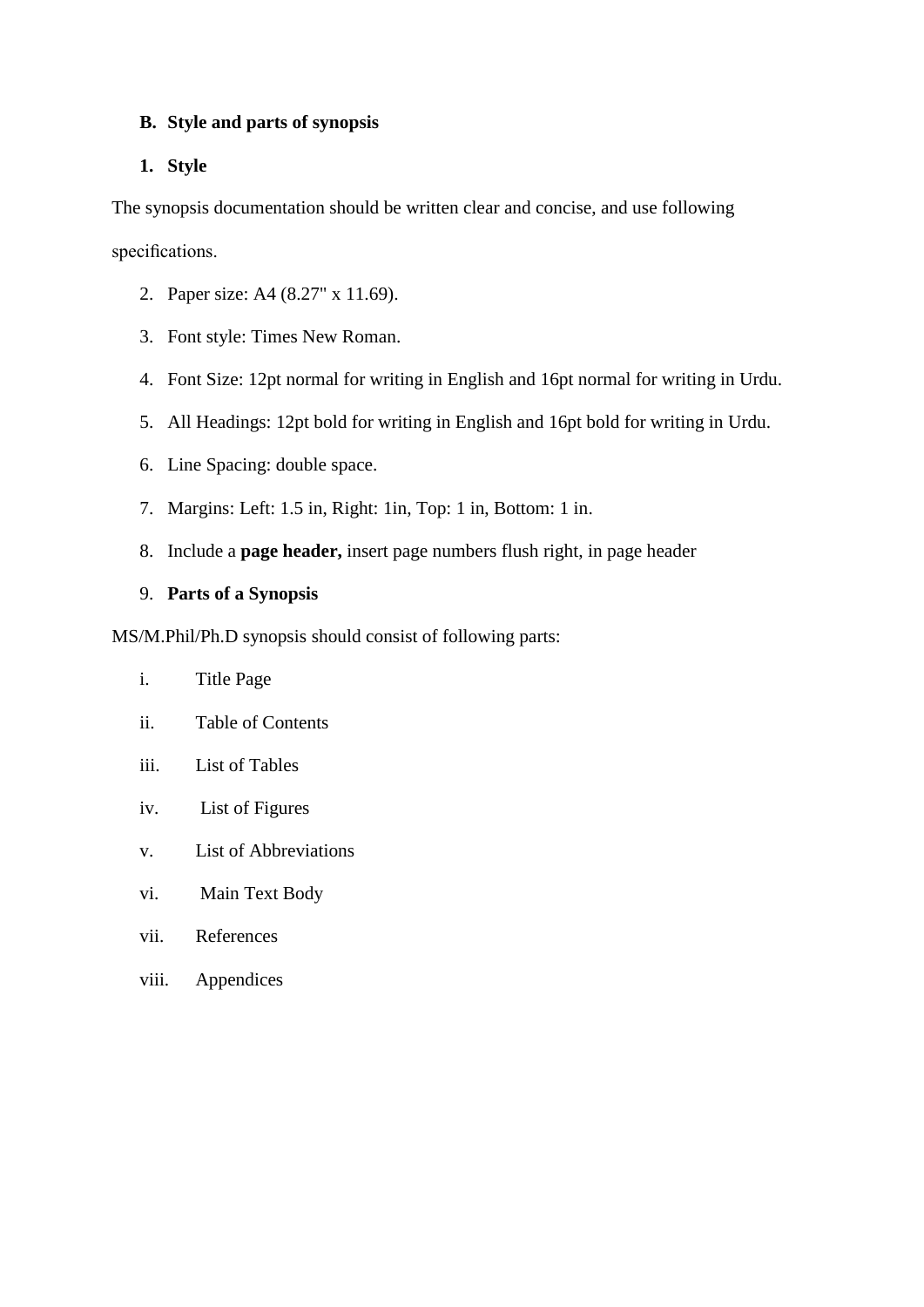## **i. Title Page**

## **Title page description**

| <b>Item</b>              | <b>Description</b>                                                              |  |  |  |
|--------------------------|---------------------------------------------------------------------------------|--|--|--|
| Title of synopsis        | Type title of your synopsis in upper and lowercase letters, center aligned and  |  |  |  |
|                          | after 2 lines space of the page using time new roman, font 16 bold for writing  |  |  |  |
|                          | in English and font 20 bold for writing in urdu.                                |  |  |  |
| University logo          | After the title, place the "University logo" center aligned having 4-lines      |  |  |  |
|                          | space between title and monogram.                                               |  |  |  |
| By                       | Beneath the "logo" type "by" after 3-lines spaces using font 12 bold face,      |  |  |  |
|                          | center aligned.                                                                 |  |  |  |
| <b>Scholar Name</b>      | Center aligned, bold face and have 1-line space after declaration "By"          |  |  |  |
| Program of study         | Center aligned, bold face and have 1-line space after "Scholar name"            |  |  |  |
| Supervisor               | Right aligned at 2in, bold face, 12 font and have 4-line spaces after           |  |  |  |
|                          | declaration "Program of study"                                                  |  |  |  |
| Name of Supervisor       | Left aligned, bold face, 12 font at 2in, and on the same line as "Supervisor"   |  |  |  |
| Co-supervisor            | Right aligned, bold face, 12 font at 2in, and very next line after "supervisor" |  |  |  |
| Name of Co-supervisor    | Left aligned, bold face, 12 font at 2in, and on the same line as "Supervisor".  |  |  |  |
| Department/Centre/Instit | Center aligned, bold face, 14 font and have 4-lines space after "co-            |  |  |  |
| ute Name                 | supervisor".                                                                    |  |  |  |
| <b>University Name</b>   | Center aligned, bold face, 14 font in very next line after "Department Name".   |  |  |  |
| Session                  | Center aligned, bold face, 12 font in very next line after "University Name".   |  |  |  |

*Note: except title all writing on title page of font 12 and 14 bold face should be written in 16 and 18 bold face for writing in Urdu*.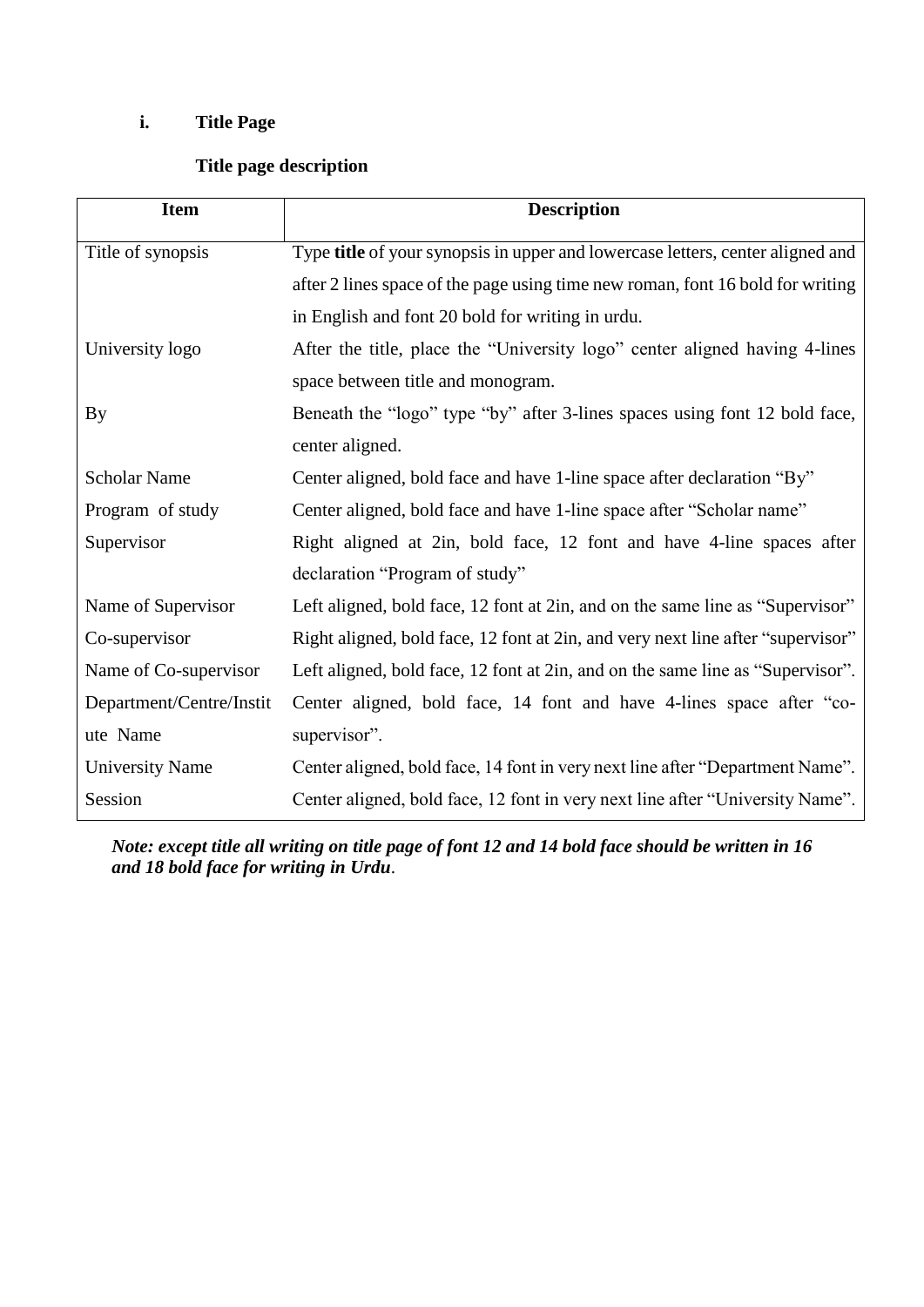## **Title page sample**

The title page of your synopsis must look like this:

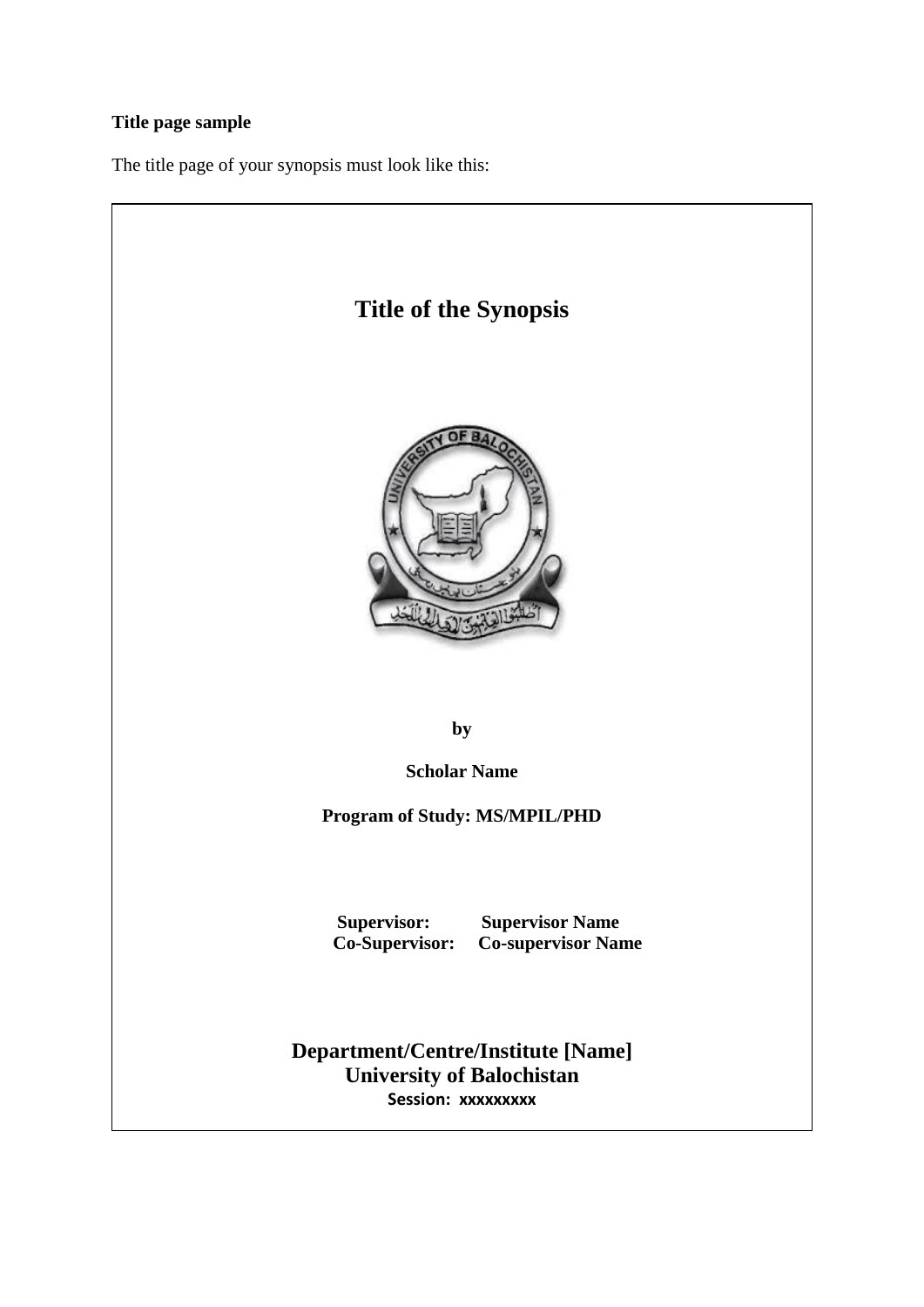## **ii. Table of contents**

## **Table of contents description**

Table of contents should consist of two levels, i.e. sections titles as its first level, and subsections headings as its second level. The third level sub-section headings should not be included in the table of contents

| Fist level (Chapter title | Include | 1. Introduction           |
|---------------------------|---------|---------------------------|
|                           |         | 2. Literature review      |
| Second level (Sections)   | Include | 1.1 background            |
|                           |         | 1.2 objectives            |
| Third level (Sub section) | Exclude | 1.2.1 specific objectives |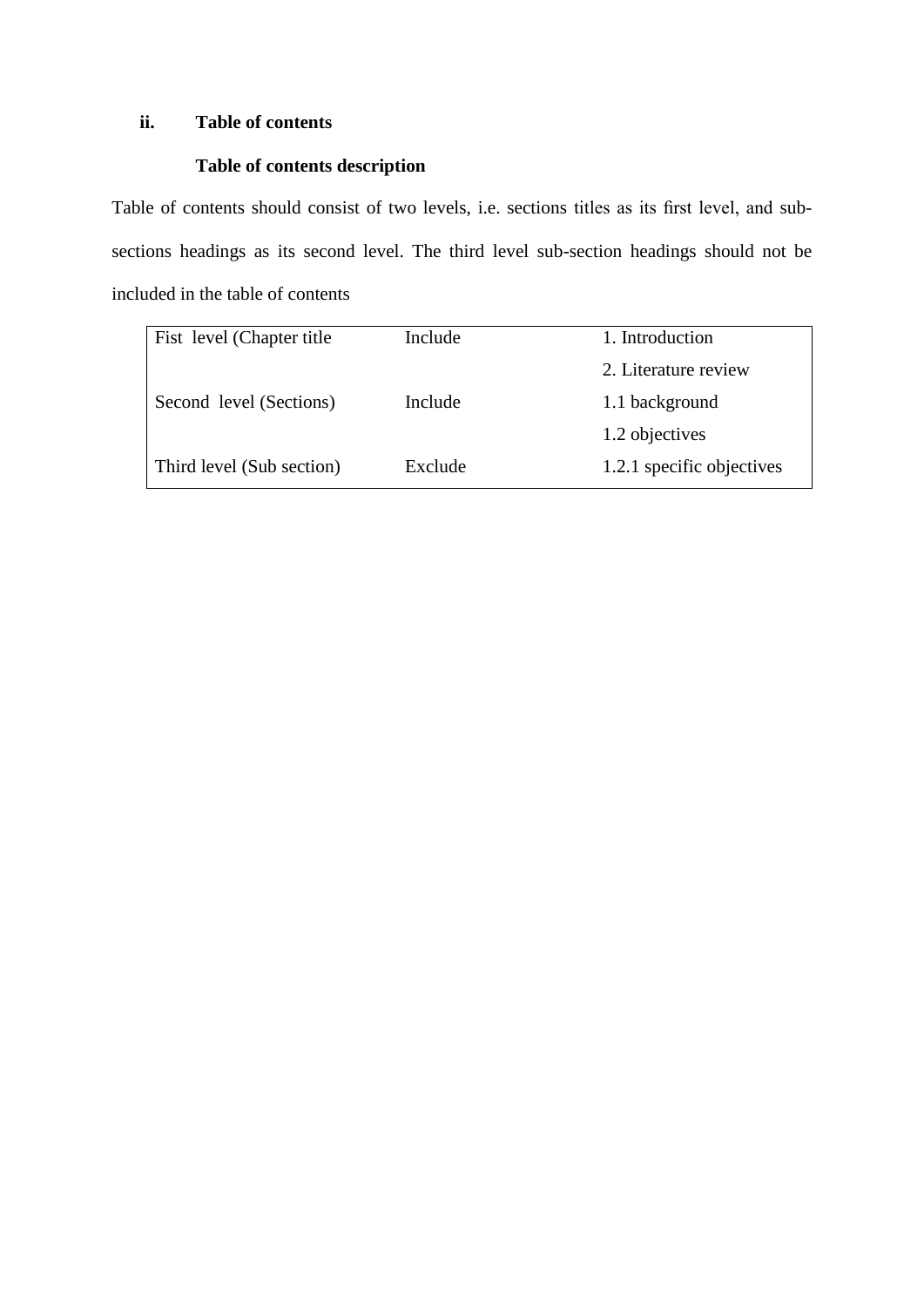## **Table of contents sample**

| <b>Section</b>   | <b>Title</b>                                      | Page No                   |
|------------------|---------------------------------------------------|---------------------------|
|                  | <b>Title Page</b>                                 | No Page No                |
|                  | Table of Contents                                 | $\mathbf{I}$              |
|                  | List of Tables                                    | III                       |
|                  | List of Figures                                   | IV                        |
|                  | <b>List of Abbreviations</b>                      | $\boldsymbol{\mathrm{V}}$ |
| $\mathbf{1}$     | <b>Introduction</b>                               | $\mathbf{1}$              |
|                  | 1.1<br>Background of the Study                    | $\overline{2}$            |
|                  | 1.2<br><b>Problem Statement</b>                   | 3                         |
|                  | Significance / Justification of the Study<br>1.3  | $\overline{\mathbf{4}}$   |
|                  | Objectives of the Study/Research Questions<br>1.4 | 5                         |
|                  | Limitation of the Study<br>1.5                    | 6                         |
| $\boldsymbol{2}$ | <b>Literature Review</b>                          | 7                         |
|                  | 2.1<br>Theoretical/Conceptual Framework           | 8                         |
|                  | Hypotheses<br>2.2                                 | 9                         |
| 3                | <b>Research Methodology</b>                       | 10                        |
|                  | 3.1<br><b>Research Design</b>                     | 11                        |
|                  | 3.2<br>Data Collection & Variables of the Study   | 12                        |
|                  | 3.3<br>Sampling                                   | 13                        |
|                  | <b>Research Analysis Tools</b><br>3.4             | 14                        |
|                  | <b>References</b>                                 | 15                        |
|                  | <b>Appendices</b>                                 | 16                        |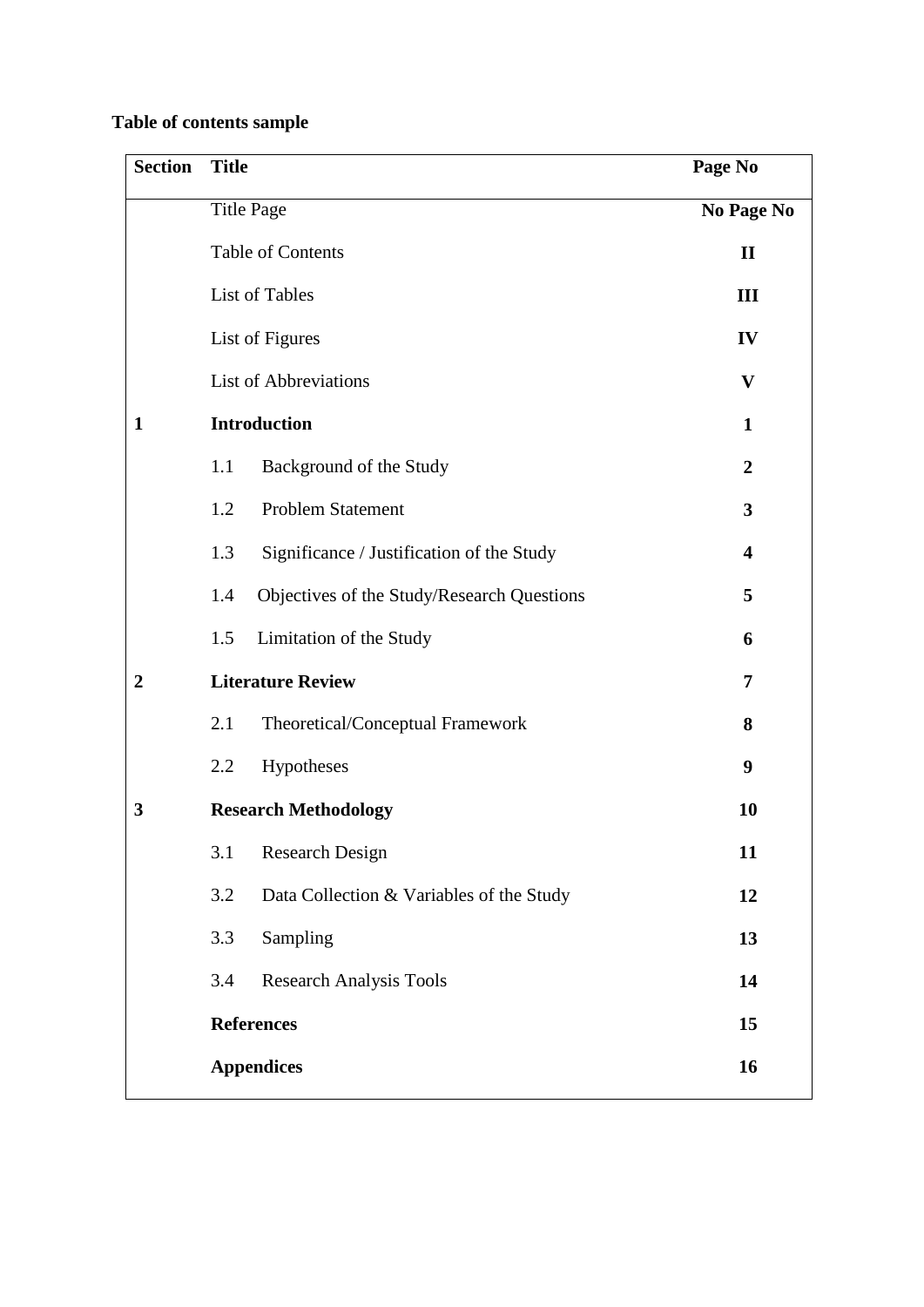#### **III, IV & V. List of Tables, Figures and Abbreviations**

- o List of tables, figures and abbreviations should follow the same style as described for the Table-of-Contents page.
- o List of abbreviations should be tied closely in the body of the report, and should not be included if there are less than five abbreviations in the document.
- o List of tables, figures, and abbreviations pages should be numbered Roman numeral.

#### **VI. Main Text Body**

Section headings should be short and precise, and should clearly indicate the contents of the body that follows.

| <b>Item</b>                            | <b>Alignment</b> | <b>Font style</b>                     | <b>Example</b>                                  |
|----------------------------------------|------------------|---------------------------------------|-------------------------------------------------|
| First level (section title)            | Center           | 12pt Bold face normal 1. Introduction |                                                 |
| Second level (sub-section Left-aligned |                  | 12pt Bold face normal 1.1 Objective   |                                                 |
| Third level (sub-section)              | Left-aligned     |                                       | 12pt Bold face normal 1.1.2 Specific objectives |

You are encouraged to avoid fourth level sub-section, i.e. 1.1.2.1. **The main text body of synopsis should consists of following sections and sub-sections:**

#### **1. Introduction**

The introduction identifies the specific problem of the study and describes the research strategy. It also states that why the problem deserves new research: For basic research, the statement about importance might involve the need to resolve any inconsistency in results of past work and/or extend the reach of a theoretical formulation. For applied research, this might involve the need to solve a social problem or treat a psychological disorder. When research is driven by the desire to resolve controversial issues, all sides in the debate should be represented in balanced measure in the introduction. Introduction part of the synopsis includes the following parts: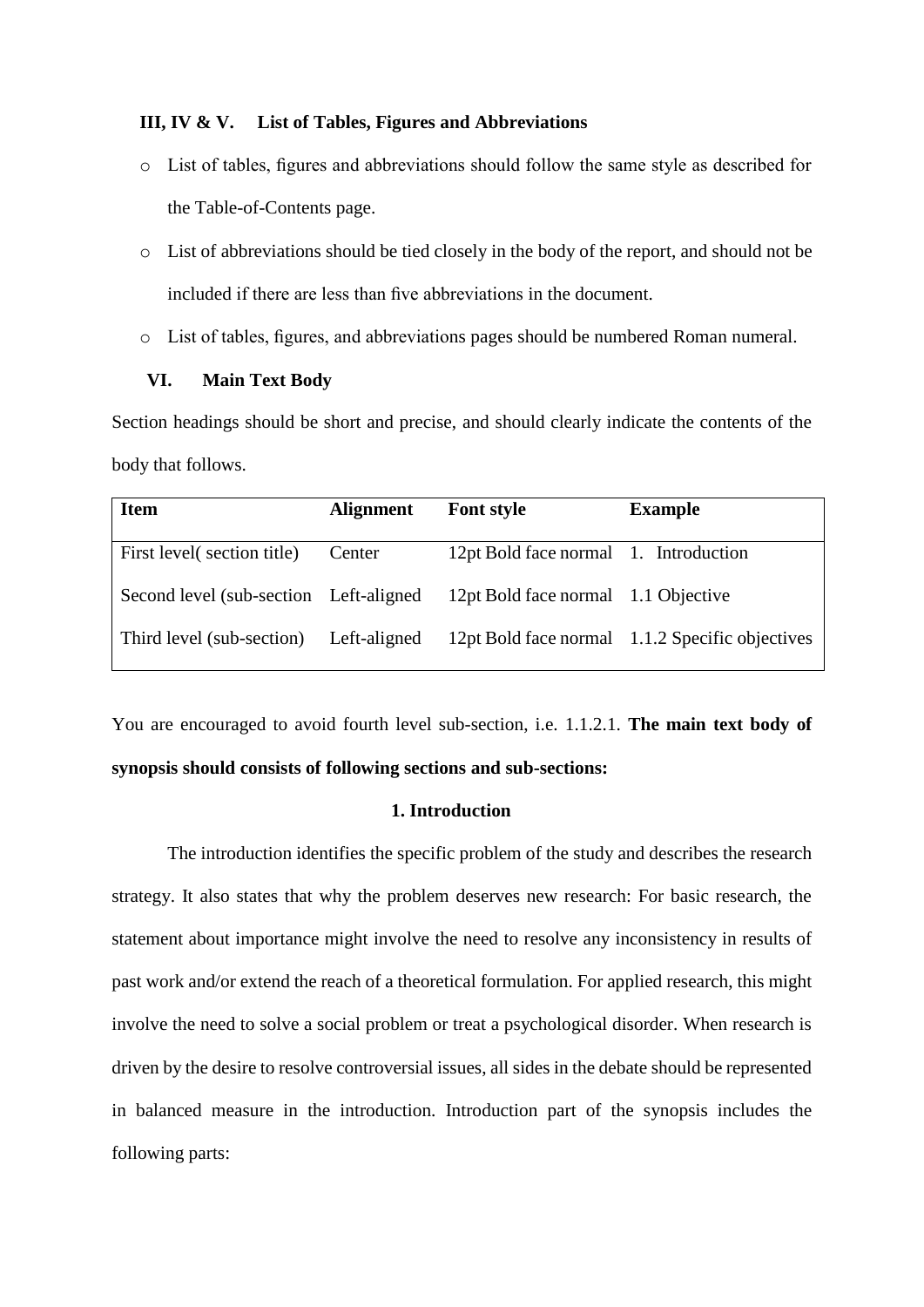#### 1.1 **Background of Study:**

The researcher has to provide the background of the topic and linked it with global, regional and local scenarios.

## **1.2 Problem Statement:**

The researcher has to be specific in identifying the problem/issue selected for the research. The researcher needs to stick to his problem identifying the secondary effects concerned with his research problem.

#### **1.3 Significance/Justification of Study:**

The documentation of the significance of the study should among other things address the following questions:

- a) What are the specific, significant, unique/major contributions that the research work will make to the area/body of knowledge?
- b) What will be the practical implications/use of the results/outcome?
- c) How will the results/outcome of the study be implemented, including a statement on its possible impact and on what innovations will come about through its implementation (if any)?
- d) What areas/directions of further/subsequent research work are likely to arise from the expected outcome/findings or results of the research study?
- e) What will be improved or changed as a result of the research work?

#### **1.4 Objectives of Study/Research Questions**:

The objectives/questions of the study indicate the major aspects of the study to be undertaken. The objectives of the study to be achieved should be clearly mentioned and should be itemized.

## **1.5 Limitation of Study:**

The researcher has to identify the limitation of his/her research study if applicable.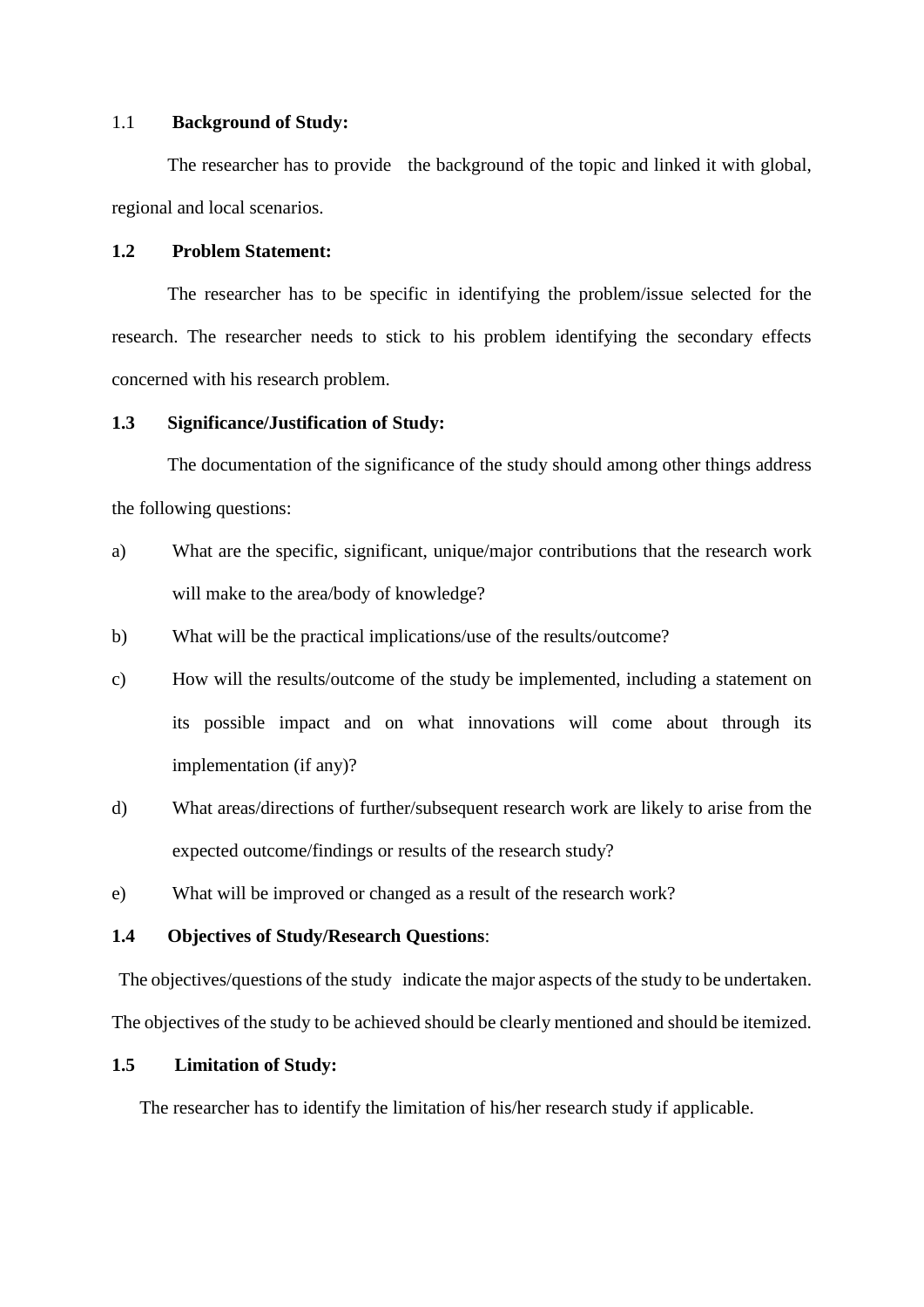#### **2.0 Literature Review**

A review of the relevant literature is another very important part of the synopsis, showing the work done previously in the area of proposed research is essential to plan further research effectively and in a proper way. The information given in the review should be supported by references.

A scholarly description of earlier work in the introduction provides a summary of the most recent directly related work and recognizes the priority of the work of others. Citation of and specific relevant earlier works are signs of scholarly responsibility and is essential to avoid the plagiarism. In the description of relevant same time, cite and reference only works pertinent to the specific issue and not those that are of only tangential or general significance. When summarizing earlier works, avoid nonessential details; instead, emphasize pertinent findings, relevant methodological issues, and major conclusions.

- a) Refer the reader to general surveys or research syntheses of the topic if they are available.
- b) Demonstrate the logical continuity between previous and present work.
- c) Develop the problem with enough breadth and clarity to make it generally understood by as wide a professional audience as possible.

#### **2.1 Theoretical/Conceptual Framework (If Applicable):**

A Theoretical Framework /Conceptual Framework is a visual representation (or figure).It should include the dependent variable and the independent variable, and in case of moderating and intervening variables, include them too in model. This is the precise meaning that the variables or factors will have in your study and not the broader meanings that might be apparent in the literature review. Discuss the dependent variable in relation to each independent variable and in case of mediating and intervening variable presence, you might discuss how the mediating and intervening variables impact both the dependent and independent variables.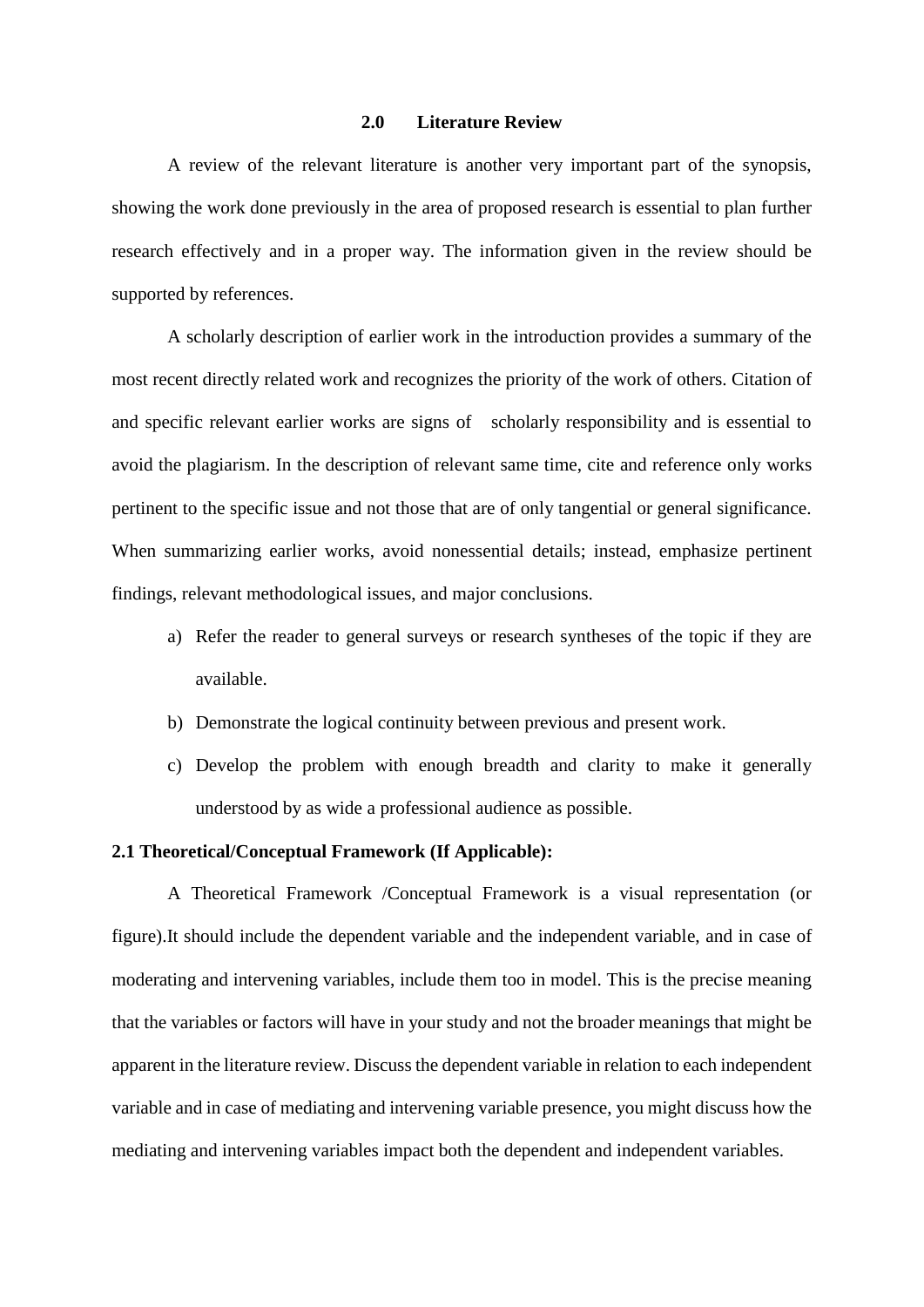#### **2.2 Hypotheses (if applicable):**

Hypotheses must be formulated in light of the research questions and objectives of the study , which are to be tested for possible acceptance or rejection .

## **3.0 Research Methodology**

The Methodology section is very important because it documents how you plan to tackle your research problem. Describe the research that whether it is Exploratory, Descriptive, Causal or a Case study or other method. Depending on the nature and the underlying methodological approach which has been adopted for the research, the followings may be documented in this section:

#### **3.1 Research Design:**

- Indicate which research design has been adopted/used (if any)  $\&$  is the research quantitative or qualitative in nature in terms of the methodology?
- Discuss and justify your choice of research method
- Highlight and discuss the relevance of the adopted method to your study
- Describe how the adopted method is applied

## **3.2 Data Collection & Variables of Study:**

In this section discuss the data set, its collection, and the variables that will be used from that data set in your research study. Clearly indicate whether you are going to use primary or secondary data .Also Indicate what does primary or secondary data mean (i.e. provide a theoretical. Secondary data might include documents, books, journals, periodicals, abstracts, directories, research reports, conference papers, market reports, annual reports, internal records of organization, newspapers & magazines, media, or other data sources and how you will determine which to include in the study. On the other hand, primary data sources might be surveys, interviews, observations and other sources.

#### **3.3 Sampling:**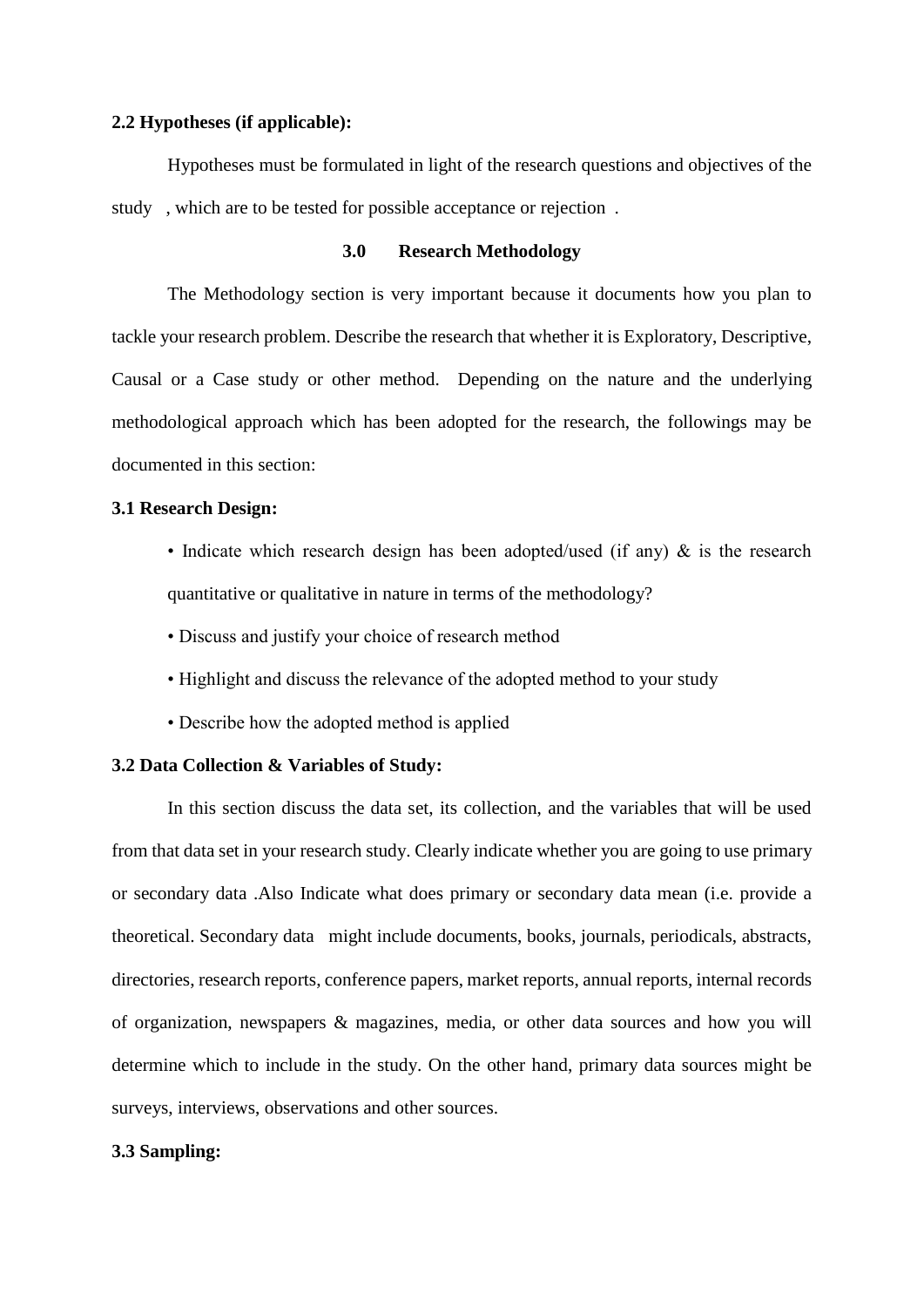Sampling allows you to make conclusion about the research units you are studying by selecting the units that are the representative of the population. Your selected units from the population represent the sampling frame. In addition, identify clearly the approaches or method of the sampling to be used in the research study.

#### **3.4 Research Analysis Tools:**

- Which techniques, tools/instruments, approaches etc. have been adopted and used to develop/produce, present/demonstrate the expected results of the research.
- Highlight and discuss the relevance of these techniques /tools / instruments /approaches to your study.
- Describe how these techniques/tools/ instruments or approaches have been applied or used.
- Mention the facilities/equipment's available in the concerned Department, Center and Institute or required from any other source.

#### **VII. References**

The title of references should be center aligned, bold face, 12pt time new Roman. This section should include all relevant references cited in the document. Only references cited in the text are to be included in the reference list. The students should use APA 6<sup>th</sup> manual for citation. Following are some examples provided on how to cite a study using APA  $6<sup>th</sup>$ manual in text and references section. Furthermore, any source not mentioned below please refer to APA 6<sup>th</sup> manual for help.

#### **How to cite a study in APA**

**a) In text citation**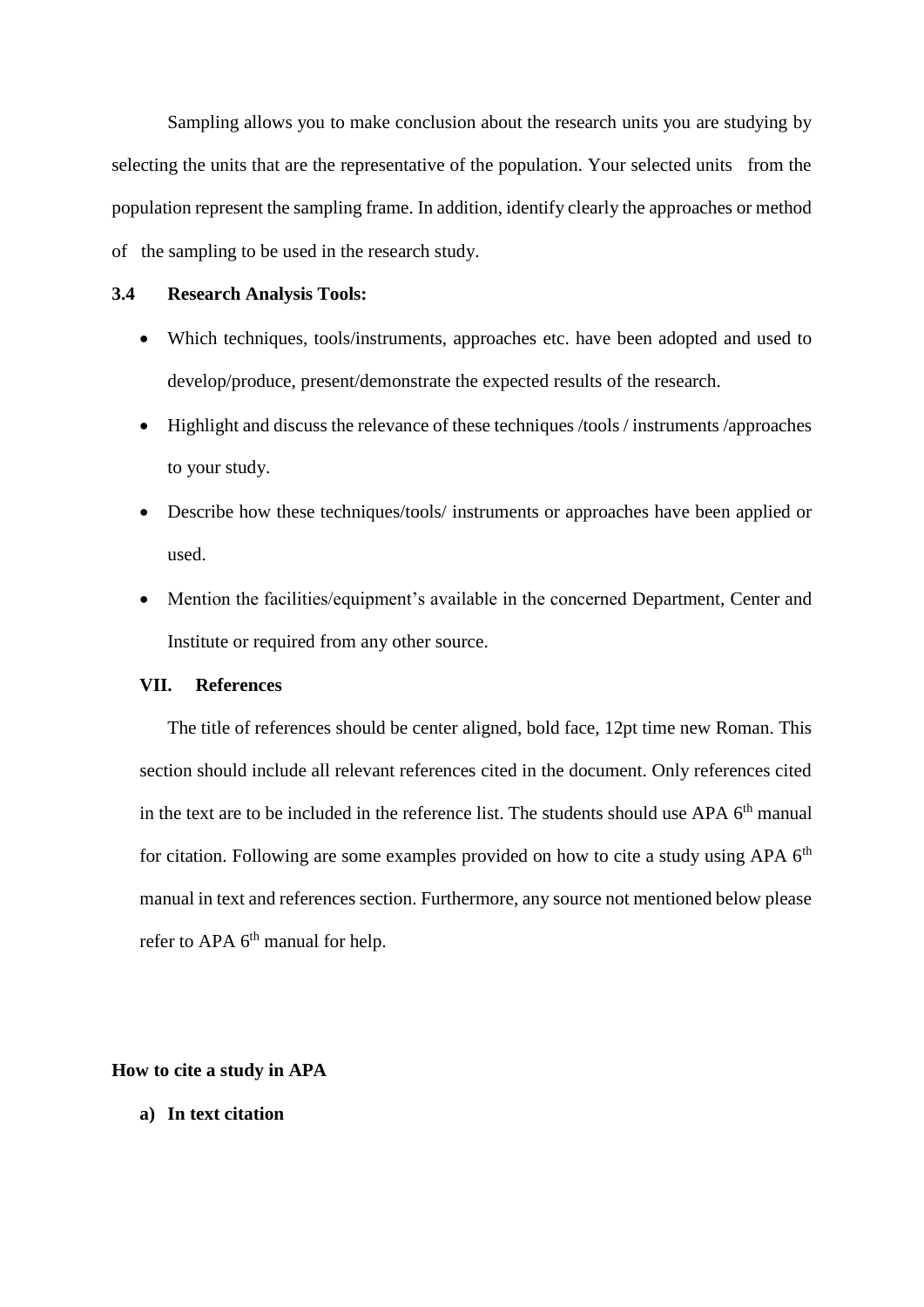APA style has a series of important rules on using author names as part of the author-date system. There are additional rules for citing indirect sources, electronic sources, and sources without page numbers.

#### **Citing an Author or Authors**

**A Work by two Authors:** Name both authors in the signal phrase or in the parentheses each time you cite the work. Use the word "and" between the authors' names within the text and use the ampersand in the parentheses.

Research by Wegener and Petty (1994) supports...

(Wegener & Petty, 1994)

**A Work by Three to Five Authors:** List all the authors in the signal phrase or in parentheses the first time you cite the source. Use the word "and" between the authors' names within the text and use the ampersand in the parentheses.

(Kernis, Cornell, Sun, Berry, & Harlow, 1993)

In subsequent citations, only use the first author's last name followed by "et al." in the signal phrase or in parentheses.

(Kernis et al., 1993)

In *et al.*, *et* should not be followed by a period.

**Six or More Authors:** Use the first author's name followed by et al. in the signal phrase or in parentheses.

Harris et al. (2001) argued...

(Harris et al., 2001)

**Unknown Author:** If the work does not have an author, cite the source by its title in the signal phrase or use the first word or two in the parentheses. Titles of books and reports are italicized or underlined; titles of articles, chapters, and web pages are in quotation marks.

A similar study was done of students learning to format research papers ("Using APA," 2001).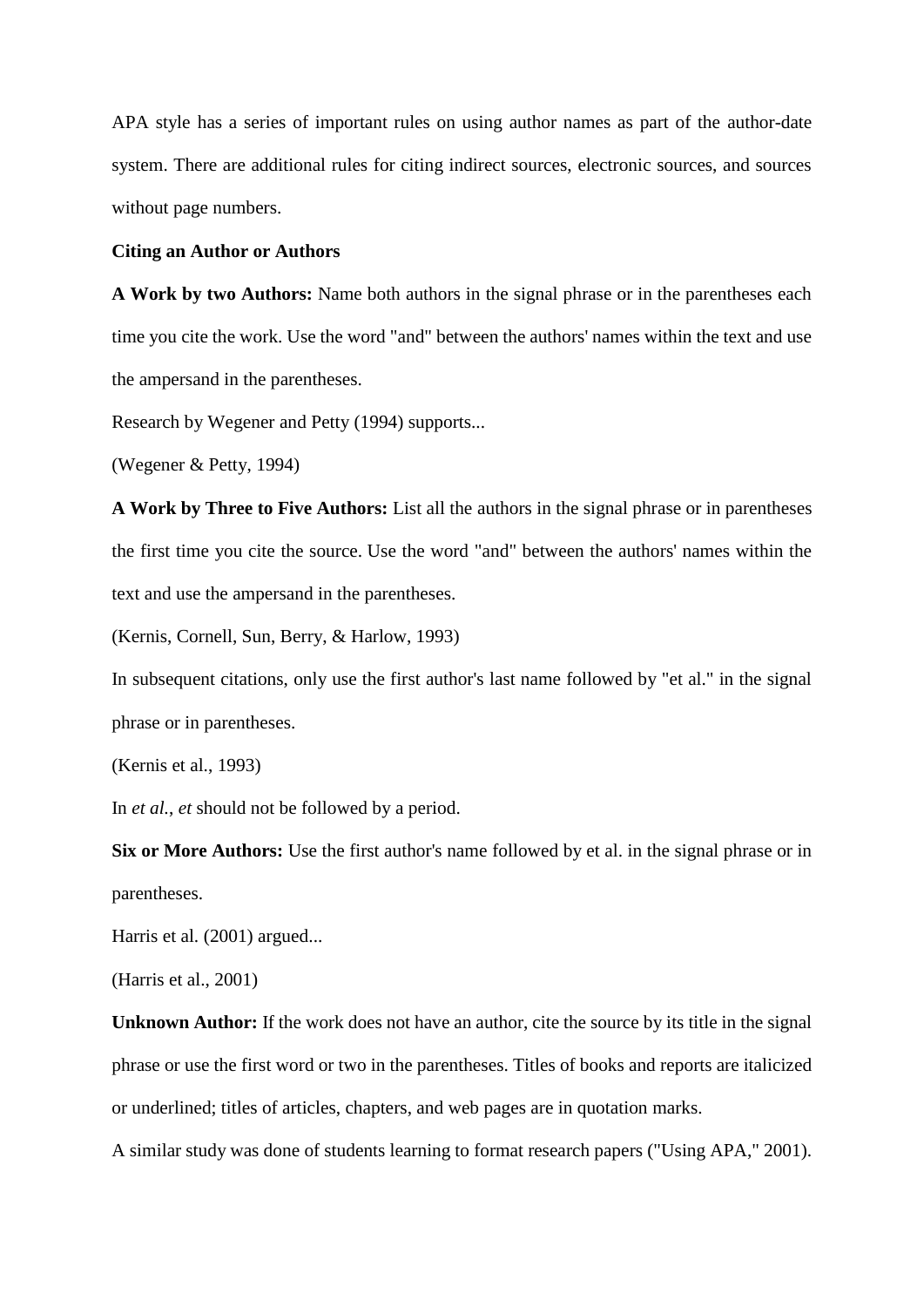**Note**: In the rare case the "Anonymous" is used for the author, treat it as the author's name (Anonymous, 2001). In the reference list, use the name Anonymous as the author.

**Organization as an Author:** If the author is an organization or a government agency, mention the organization in the signal phrase or in the parenthetical citation the first time you cite the source.

According to the American Psychological Association (2000),...

If the organization has a well-known abbreviation, include the abbreviation in brackets the first time the source is cited and then use only the abbreviation in later citations.

First citation: (Mothers Against Drunk Driving [MADD], 2000)

Second citation: (MADD, 2000)

**Two or More Works in the Same Parentheses:** When your parenthetical citation includes two or more works, order them the same way they appear in the reference list (viz., alphabetically), separated by a semi-colon.

(Berndt, 2002; Harlow, 1983)

**Authors with the Same Last Name:** To prevent confusion, use first initials with the last names.

(E. Johnson, 2001; L. Johnson, 1998)

**Two or More Works by the Same Author in the Same Year:** If you have two sources by the same author in the same year, use lower-case letters (a, b, c) with the year to order the entries in the reference list. Use the lower-case letters with the year in the in-text citation.

Research by Berndt (1981a) illustrated that...

**Introductions, Prefaces, Forewords, and Afterwords:** When citing an Introduction, Preface, Foreword, or Afterwords in-text, cite the appropriate author and year as usual.

(Funk & Kolln, 1992)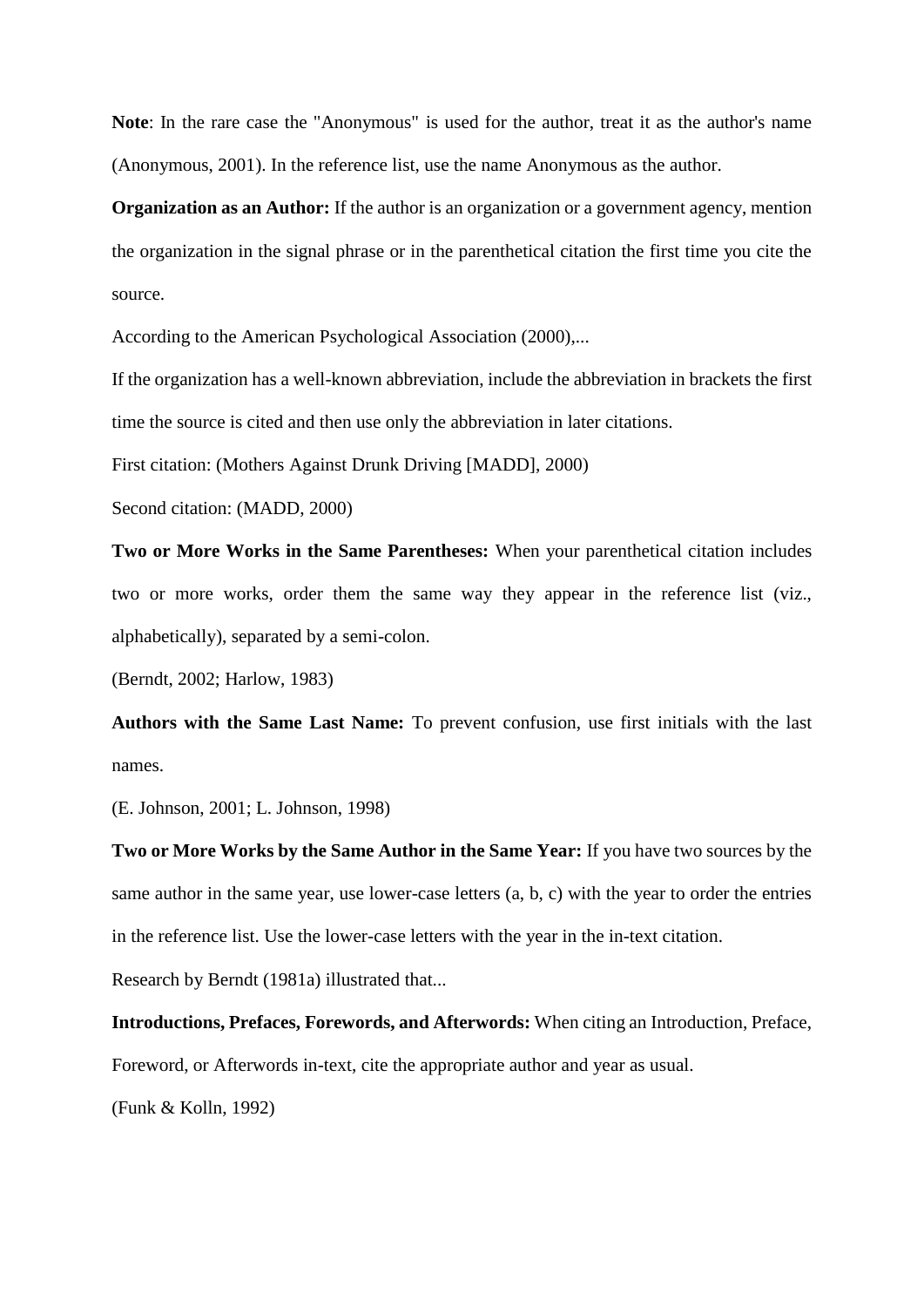**Personal Communication:** For interviews, letters, e-mails, and other person-to-person communication, cite the communicator's name, the fact that it was personal communication, and the date of the communication. Do not include personal communication in the reference list.

(E. Robbins, personal communication, January 4, 2001).

A. P. Smith also claimed that many of her students had difficulties with APA style (personal communication, November 3, 2002).

#### **Citing Indirect Sources:**

If you use a source that was cited in another source, name the original source in your signal phrase. List the secondary source in your reference list and include the secondary source in the parentheses.

Johnson argued that...(as cited in Smith, 2003, p. 102).

**Note:** When citing material in parentheses, set off the citation with a comma, as above. Also, try to locate the original material and cite the original source.

#### **Electronic Sources:**

If possible, cite an electronic document the same as any other document by using the authordate style.

Kenneth (2000) explained...

**Unknown Author and Unknown Date:** If no author or date is given, use the title in your signal phrase or the first word or two of the title in the parentheses and use the abbreviation "n.d." (for "no date").

Another study of students and research decisions discovered that students succeeded with tutoring ("Tutoring and APA," n.d.).

#### **Sources without Page Numbers:**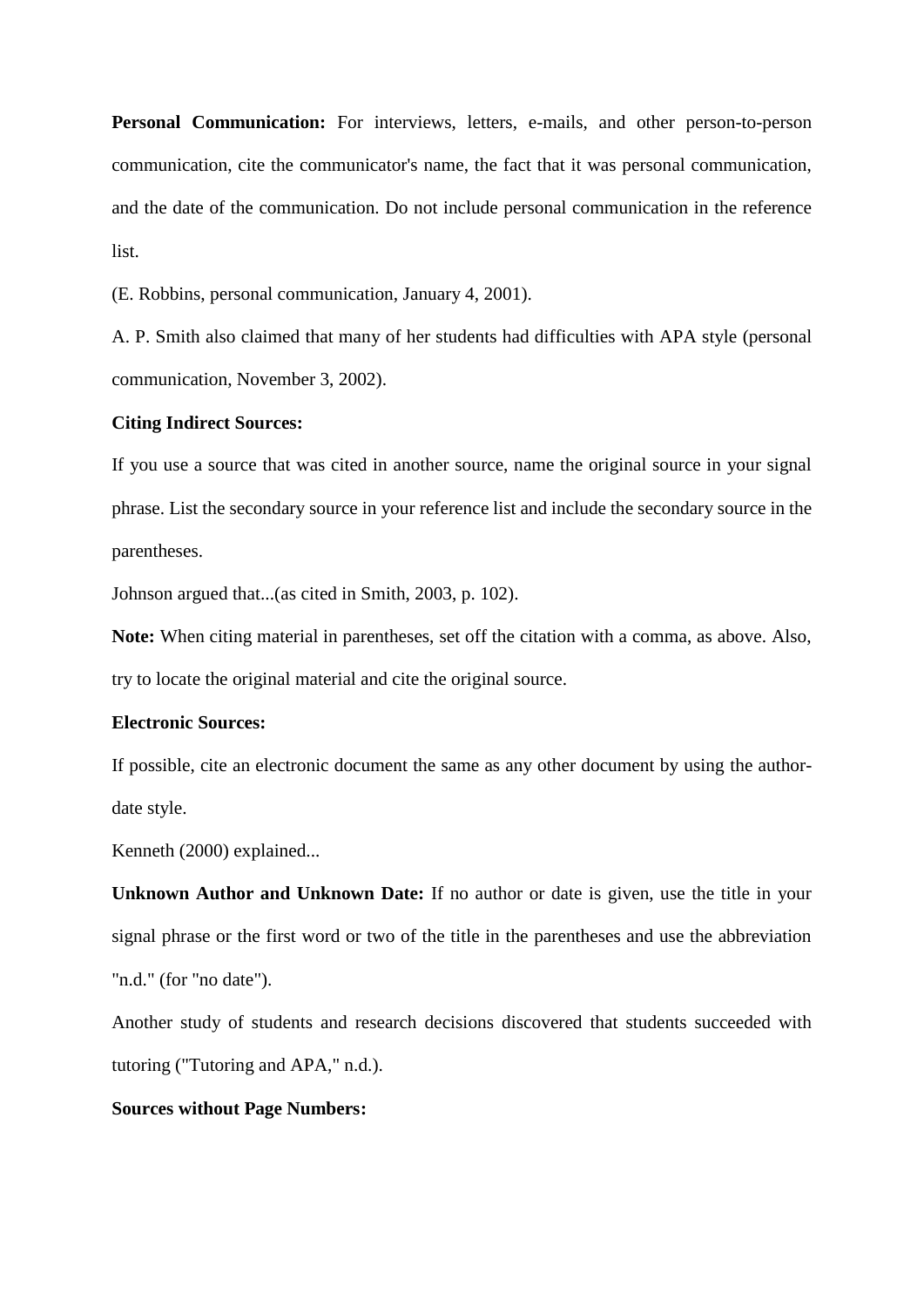When an electronic source lacks page numbers, you should try to include information that will help readers find the passage being cited. When an electronic document has numbered paragraphs, use the abbreviation "para." followed by the paragraph number (Hall, 2001, para. 5). If the paragraphs are not numbered and the document includes headings, provide the appropriate heading and specify the paragraph under that heading. Note that in some electronic sources, like Web pages, people can use the Find function in their browser to locate any passages you cite.

According to Smith (1997), .. (Mind over Matter section, para. 6).

## **b) Full citation in references of bibliography**

All reference should be arrange in alphabetical order. APA style dictates that authors are named last name followed by initials; publication year goes between parentheses, followed by a period. The title of the article is in sentence-case, meaning only the first word and proper nouns in the title are capitalized. The periodical title is run in title case, and is followed by the volume number which, with the title, is also italicized. If a DOI has been assigned to the article that you are using, you should include this after the page numbers for the article. If no DOI has been assigned and you are accessing the periodical online, use the URL of the website from which you are retrieving the periodical.

Author, A. A., Author, B. B., & Author, C. C. (Year). Title of article. *Title of Periodical, volume number* (issue number), pages. http://dx.doi.org/xx.xxx/yyyyy

#### **Article in Journal Paginated by Volume:**

Journals that are paginated by volume begin with page one in issue one, and continue numbering issue two where issue one ended, etc.

Harlow, H. F. (1983). Fundamentals for preparing psychology journal articles. *Journal of Comparative and Physiological Psychology, 55*, 893-896.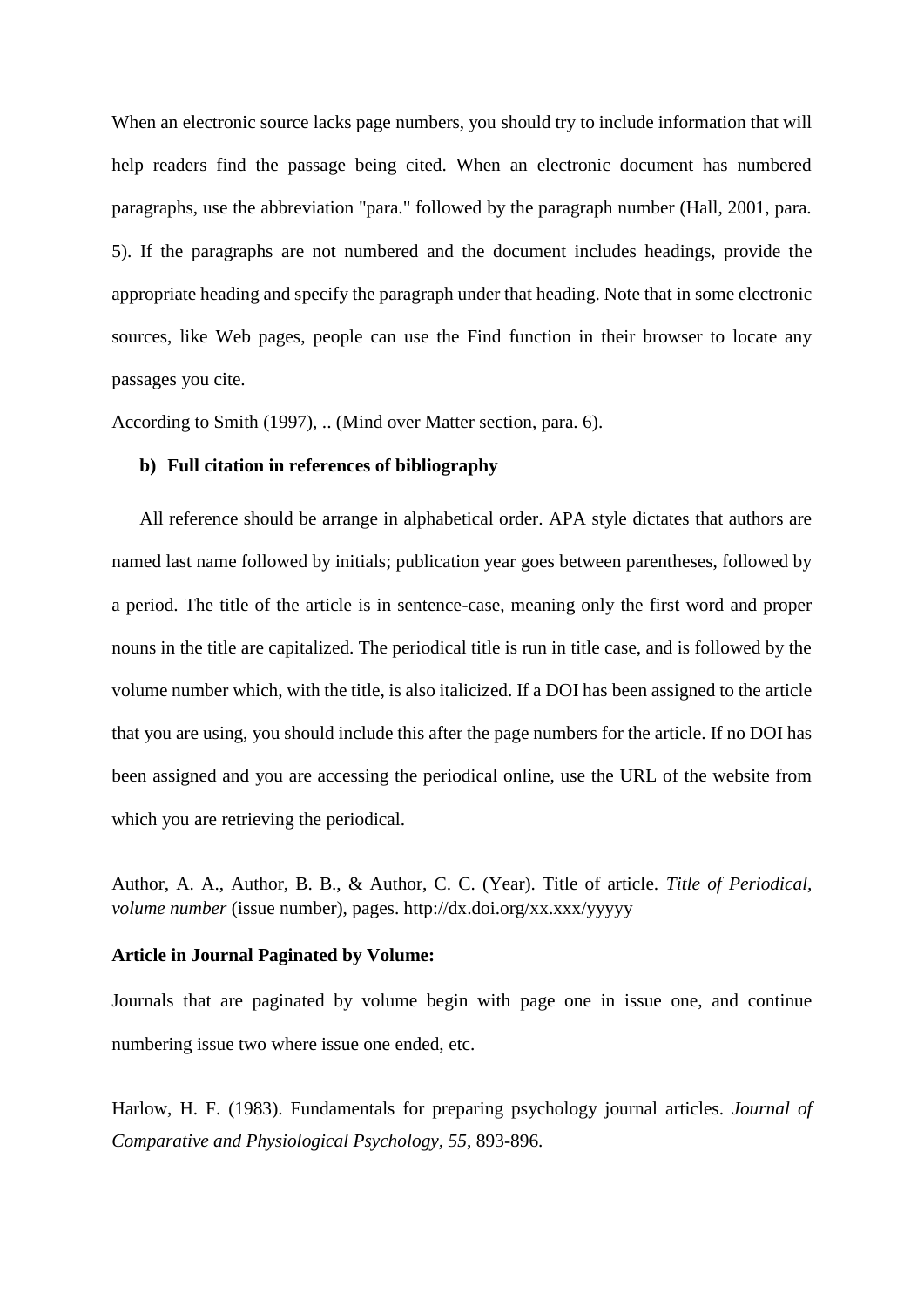#### **Article in Journal Paginated by Issue:**

Journals paginated by issue begin with page one every issue; therefore, the issue number gets indicated in parentheses after the volume. The parentheses and issue number are not italicized or underlined.

Scruton, R. (1996). The eclipse of listening. *The New Criterion, 15*(3), 5-13.

#### **Article in a Magazine:**

Henry, W. A., III. (1990, April 9). Making the grade in today's schools. *Time, 135*, 28-31.

## **Article in a Newspaper:**

Unlike other periodicals, p. or pp. precedes page numbers for a newspaper reference in APA style. Single pages take p., e.g., p. B2; multiple pages take pp., e.g., pp. B2, B4 or pp. C1, C3- C4.

Schultz, S. (2005, December 28). Calls made to strengthen state energy policies. *The Country Today*, pp. 1A, 2A.

**Note:** Because of issues with html coding, the listings below using brackets contain spaces that are not to be used with your listings. Use a space as normal before the brackets, but do not include a space following the bracket.

## **Letter to the Editor:**

Moller, G. (2002, August). Ripples versus rumbles [Letter to the editor]. *Scientific American, 287*(2), 12.

#### **Review:**

Baumeister, R. F. (1993). Exposing the self-knowledge myth [Review of the book *The selfknower: A hero under control*, by R. A. Wicklund & M. Eckert]. *Contemporary Psychology, 38*, 466-467.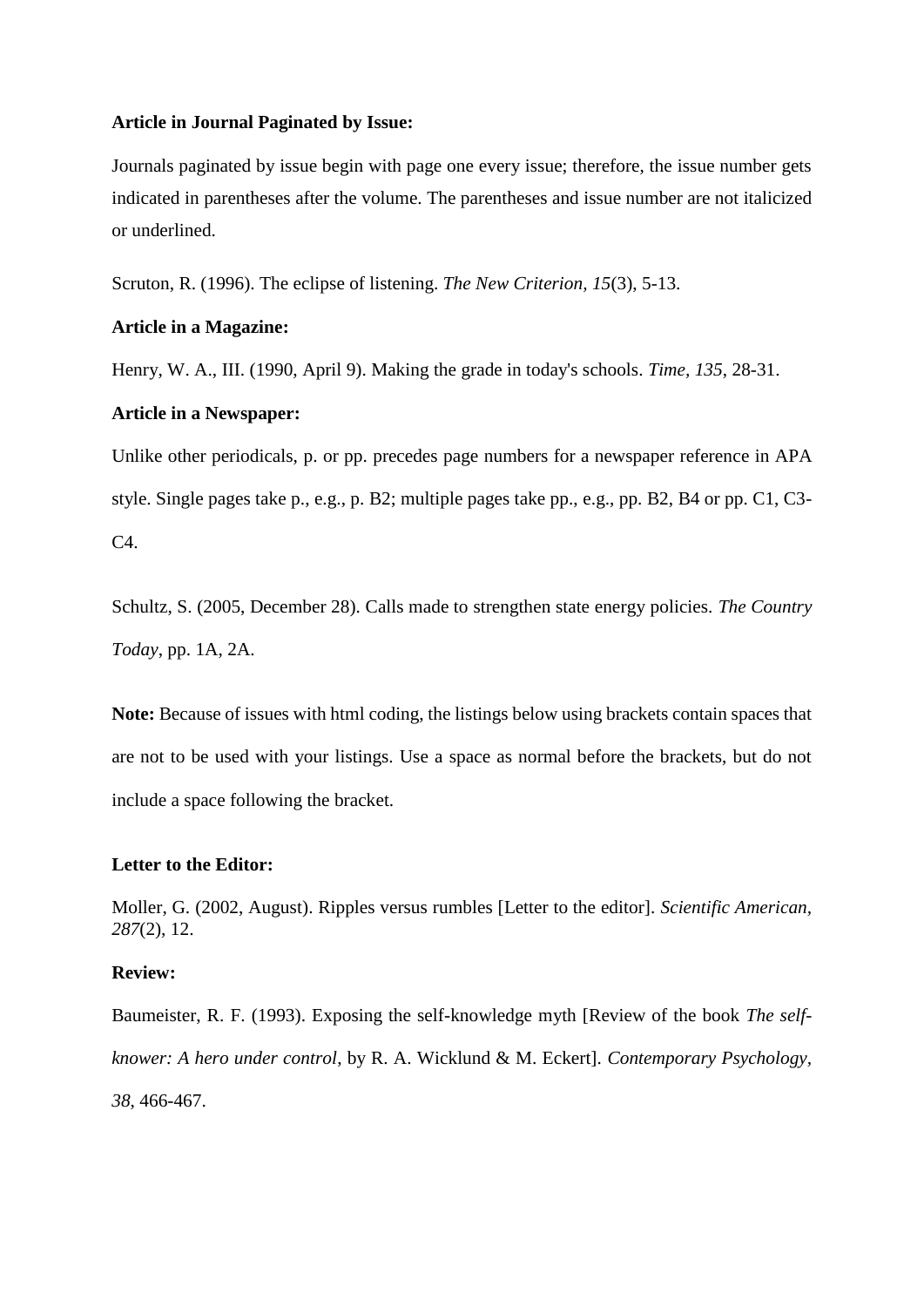#### **VIII. Appendices**

The title of appendices should be center aligned, bold face, 12pt time new Roman. This section should include all relevant materials which support the document written. Appendices should be assigned alphabets, like appendix-A. Appendix-A.1. Appendix-B.2 etc. All included appendices should be coated in the text body of synopsis.

## **C. Documents description and specification**

#### **1. Tables, Figures and Equation**

All Tables, figures, and equations in the document should be center aligned, and numbered at chapter level. For example, first table in the second chapter should be numbered as "Table 2.1", and first figure of the second chapter should be numbered as "Figure 2.1".

Tables, figures, and equations should be placed as close as possible to the text where they are referred or discussed. Each figure, table and equation that is inserted in the document should be discussed in the text, and should be referenced as (for example) "We have summarized our test cases in Table 4.1."

#### **2. Captions and Citation**

#### **2.1 Caption**

Captions of tables are required to be left aligned, and on the top of the respective table. Captions of figures are required to be left aligned, and should be below the respective figure.

#### **2.2 Citation**

If you are using a figure, or table from some other sources such as published article and book, you should cite it in the footnote of the respective object, and should be listed in the references section.